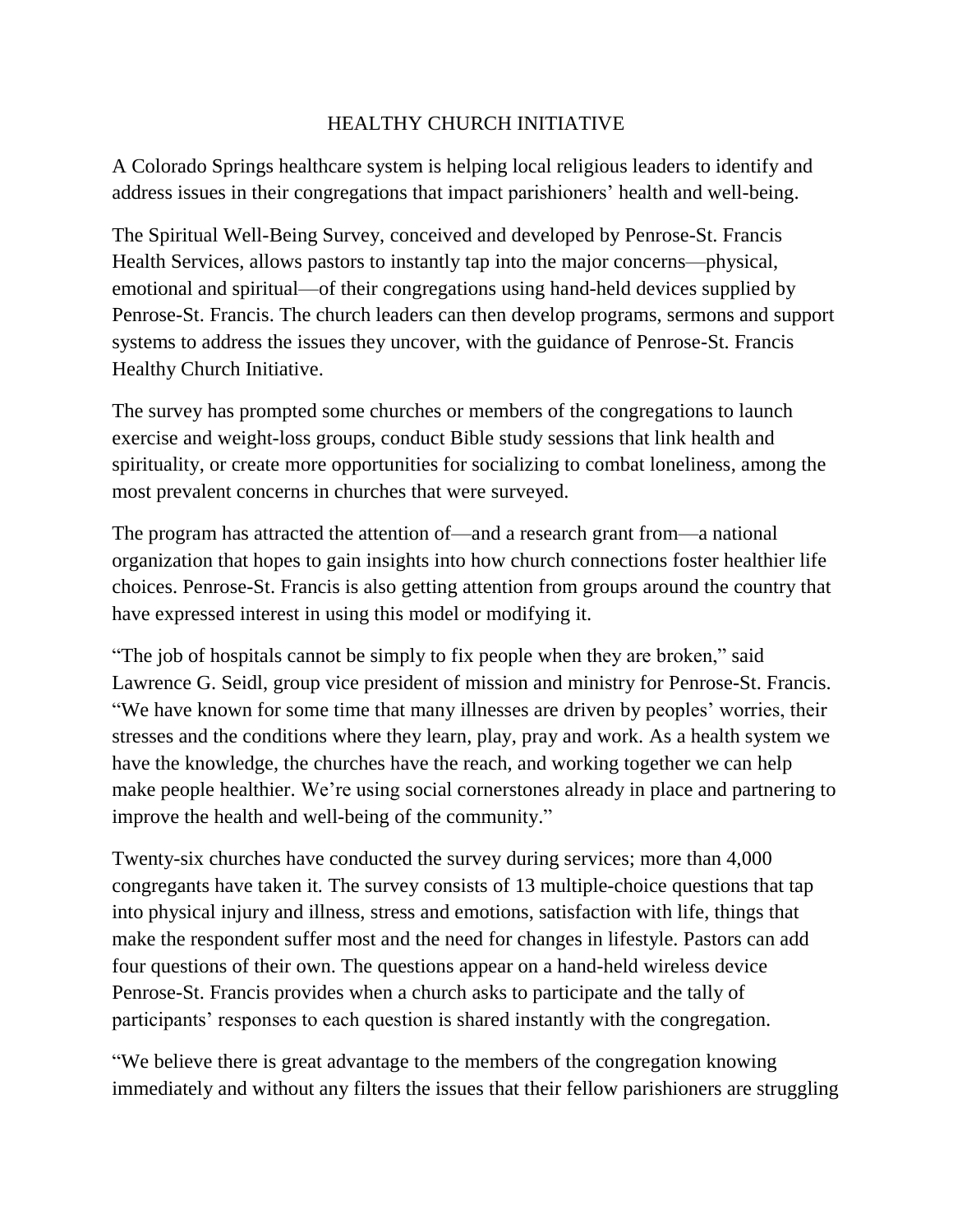with," said Seidl. "They won't know specifically who among them has a particular problem, but if they know that loneliness, for example, is prevalent within the congregation, they are more inclined to reach out and make connections with each other, and possibly the church leadership will develop more opportunities for socializing and connecting."

The Spiritual Well-Being Survey and its companion resources, including sermons related to health and spirituality which PSF provides to participating churches who request them, were developed by Seidl. He worked with several experts to fine-tune the questions, pilot-tested the survey in 2011, and in 2012 made the survey available to church leaders. Penrose-St. Francis actively recruits churches and does not charge any fees for participation in the program.

The survey is part of Penrose-St. Francis' multi-faceted "Healthy Church Initiative," which includes training for faith community nurses and offers a health and wellness program that opens Penrose-St. Francis fitness facilities and wellness coaching to the clergy and church staff from participating congregations. The Healthy Church Initiative, explained Seidl, is an extension of Penrose-St. Francis' mission of nourishing the health of the community and part of Centura Health's strategy to move upstream in health care.

The Healthy Church Initiative is a component of Penrose-St. Francis' growing efforts to take its expertise out of the hospital walls and into the city. Its community outreach includes partnering with several organizations, including the YMCA, participating in a youth soccer group established to reduce gang violence and connecting with several local businesses and agencies that are seeking to help employees improve their health and maintain wellness.

"Our presence must move into the corners of our neighborhoods," said Margaret Sabin, president and CEO of Penrose-St. Francis. "This means traveling outside the confines of the hospital. Unless we work cohesively with stakeholders and individuals representing pieces of the community to keep children, men and women informed about their health and the risks and benefits of every day choices, we are not doing our duty as a hospital."

Outreach to churches is a logical approach, Seidl said, because "churches may be the most accessible structure in America. There are more churches than schools libraries and hospitals combined and every church's mission is fundamentally grounded in the notion of healing. We can help them expand that definition and through that process improve the health and well-being of the community."